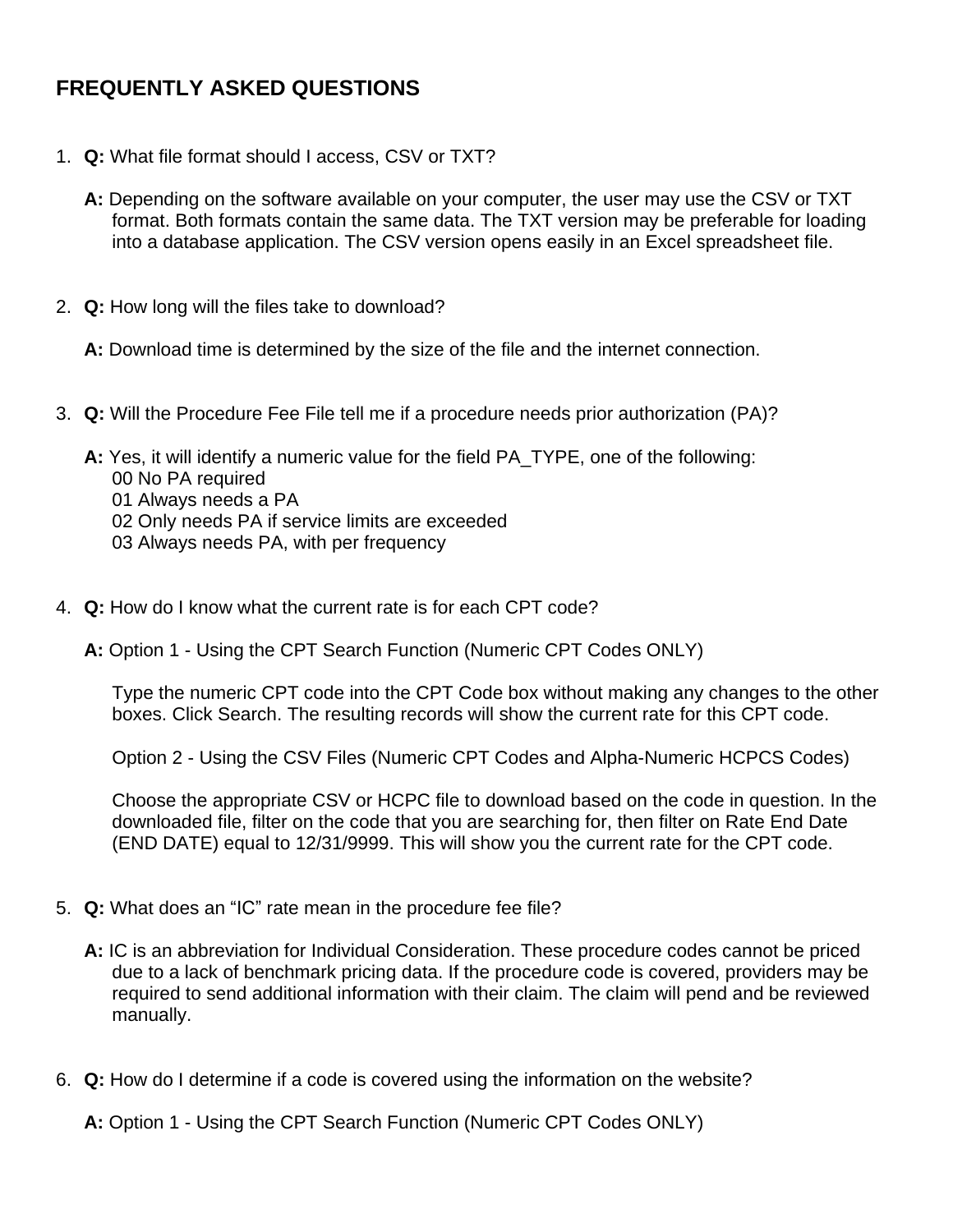Type the numeric CPT code into the CPT Code box without making any changes to the other boxes. Click Search.

- If a result is not found, then the code is not in our system and is not currently covered by Virginia Medicaid.
- If a result is found, scroll all the way to the right of the results and look at the Flag Code field. If any of the Flag Codes listed are equal to 999, then the code is not currently covered by Virginia Medicaid.
- If a result is found and there is no 999 listed in the Flag Code field, then the code is covered by Virginia Medicaid.

Option 2 - Using the CSV Files (Numeric CPT Codes and Alpha-Numeric HCPCS Codes)

Choose the appropriate CSV or HCPC file to download based on the code in question. In the downloaded file, filter on the code that you are searching for.

- If a result is not found, then the code is not in our system and is not currently covered by Virginia Medicaid.
- If a result is found, scroll to the right of the document until you get to the flag code fields (FLAG CDE 1 - FLAG CDE 10). If any of these fields has an unexpired 999 flag (unexpired meaning the corresponding END DTE field is equal to 12/31/9999), then the code is not currently covered by Virginia Medicaid.
- If a result is found and does not have an unexpired 999 flag, then the code is covered by Virginia Medicaid.
- 7. **Q:** How do I use the CPT search function?
	- **A:** To look up the current rate for a numeric CPT code, type the code into the CPT Code box without making any changes to the other boxes. Click Search.

To look up the rate on a specific date for a numeric CPT code, type the code into the CPT Code box and type the date into the Service Date box without making any changes to the Flag Code box. Click Search.

To look up the complete history of rates for a numeric CPT code, type the code into the CPT Code box and remove the date in the Service Date box without making any changes to the Flag Code box. Click Search.

To look up a specific numeric CPT code-flag code combination, type the code into the CPT box, type the date you are interested in into the Service Date box, and select the flag code you are interested in checking in the Flag Code box. Click Search. If the flag code and CPT code combination exists, the results will be displayed. If the flag code and CPT code combination does not exist, no results will be displayed.

- 8. **Q:** How often is the information found in the CPT search function/Procedure Fee Files updated?
	- **A:** DMAS will update the search function and files three times per week on Monday, Wednesday, and Friday.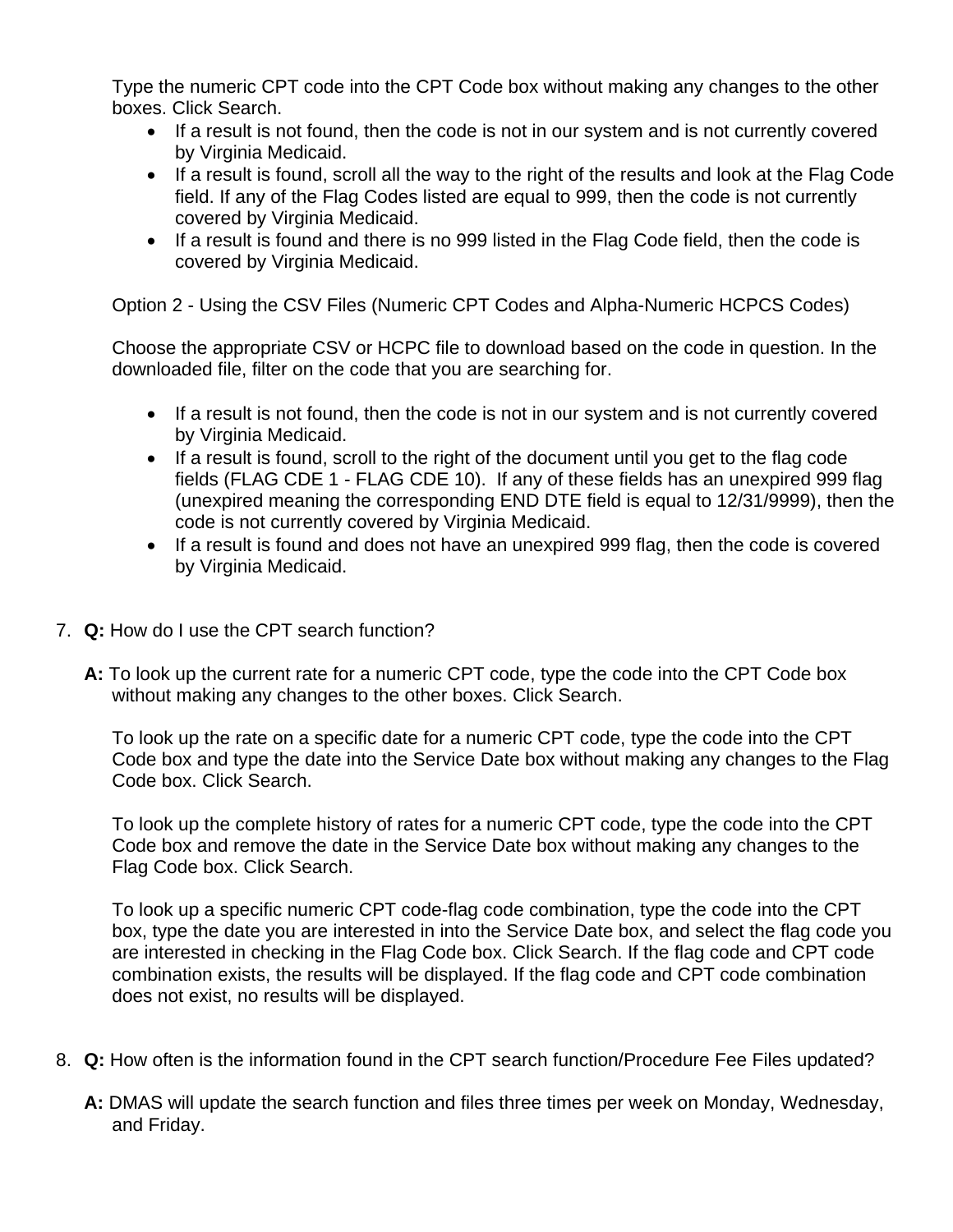- 9. **Q:** How do I know what information is on the Procedure Fee Files?
	- **A:** The Medical, Dental, and Revenue Procedure Fee Files contain the rate history for procedure and revenue codes and associated program and claim processing information. The DMAS Procedure Fee File is posted in three separate files: Medical, Dental, and Revenue. For easier downloading and due to its size, the Medical file is further separated into four parts. The range of codes is listed for each part.

The Procedure Fee Files are historical and fields identifying the effective and end dates should be used to match the date of service with the rate.

The rates listed on the Procedure Fee Files may be the same as or different from those paid to providers as some providers enrolled with Virginia Medicaid are paid a percentage of the total rate listed.

The columns with fee amounts can be defined either as dollar or number fields in order to see decimal places. The procedure code fields must be defined as text or else leading zeros will be dropped. Each file has a header record identifying the data in each column. Each user should refer to their own software manual or the Help function in their software packages for further instructions on opening, importing, saving, and/or resizing files.

A list of each field in the Procedure Fee Files and its definition is shown below. The fields are listed in the order that they occur in the files.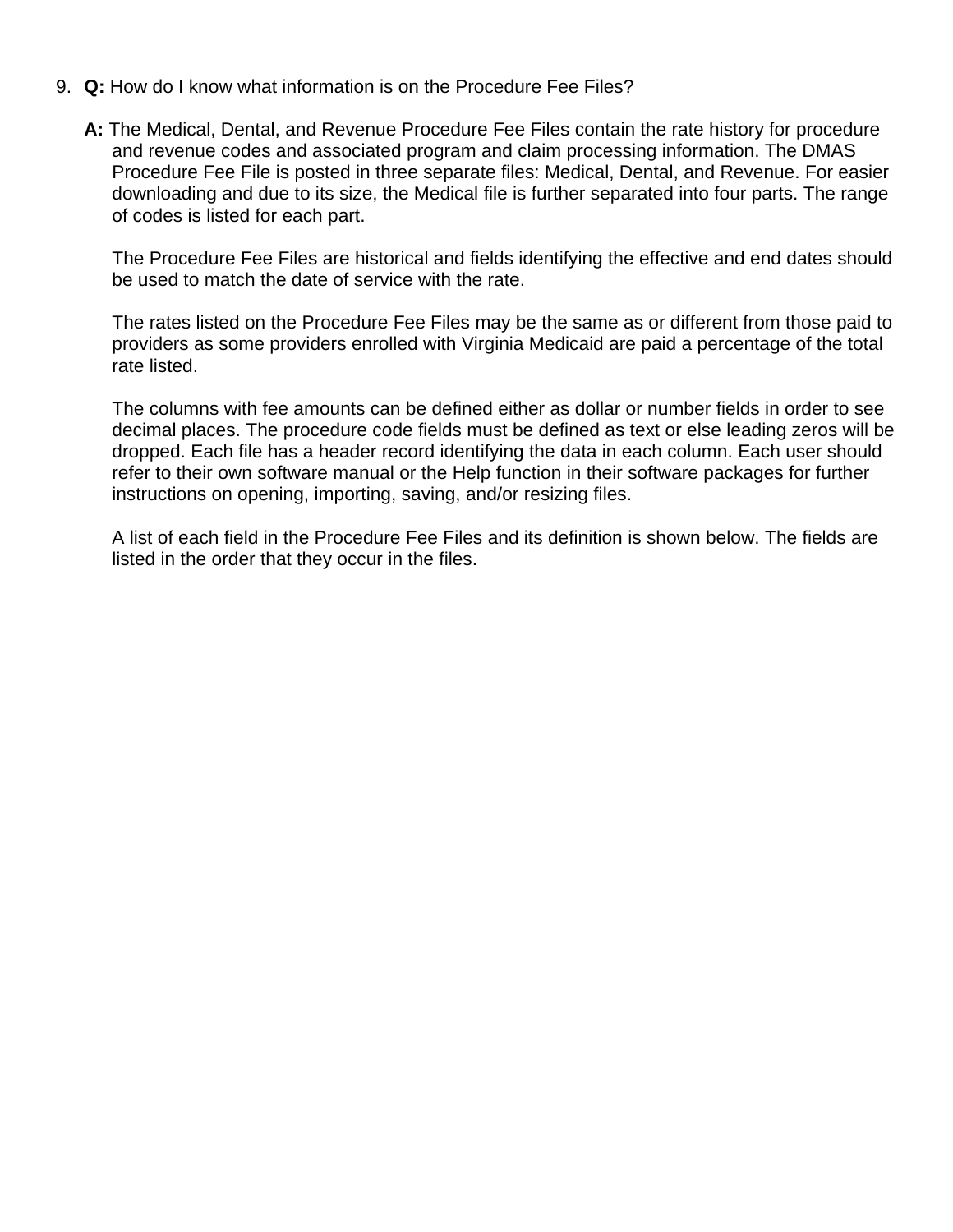## **PROCEDURE RATE FILE LAYOUTS AND DEFINITIONS**

## **MEDICAL / DENTAL / REVENUE Procedure Rate File**

| <b>Procedure Code</b>                         | Code used to identify a specific dental, medical, revenue, or ICD<br>procedure.                                                                                                                                                                                                                                                                                                                                                                                                                                                                                                                           |  |  |
|-----------------------------------------------|-----------------------------------------------------------------------------------------------------------------------------------------------------------------------------------------------------------------------------------------------------------------------------------------------------------------------------------------------------------------------------------------------------------------------------------------------------------------------------------------------------------------------------------------------------------------------------------------------------------|--|--|
| Procedure Code<br><b>Description</b>          | Abbreviated description of the procedure code in lay terminology.                                                                                                                                                                                                                                                                                                                                                                                                                                                                                                                                         |  |  |
| Procedure Code Type                           | Identifies a record on the Procedure File as being dental, medical,<br>revenue, or ICD procedure.                                                                                                                                                                                                                                                                                                                                                                                                                                                                                                         |  |  |
| Procedure Code Type<br>Description            | $\mathbf 0$<br>Dental<br>Medical<br>1<br>$\overline{2}$<br>Revenue<br>$\overline{4}$<br><b>ICD-9-CM Procedures</b><br>5<br><b>ICD-10-CM Procedures</b><br><b>Aids Waiver</b><br>A<br>$\sf B$<br><b>Children's Mental Health Waiver</b><br>$\mathsf C$<br><b>CDPAS</b><br>D<br>Early Intervention<br>E<br><b>Elderly &amp; Disabled Waiver</b><br>F<br><b>Treatment Foster Care</b><br>H<br><b>High Intensity</b><br><b>IFFDS</b><br>M<br><b>Mental Retardation</b><br>R<br>Rental<br>$\mathsf S$<br>Special<br>T<br><b>Tech Waiver</b><br>X<br><b>Mental Health Clinic and Select DD Waivers Services</b> |  |  |
| Procedure Code Begin<br>Date                  | Effective date of coverage for a procedure code.                                                                                                                                                                                                                                                                                                                                                                                                                                                                                                                                                          |  |  |
| Procedure Code End<br>Date                    | Ending date of coverage for a procedure code.                                                                                                                                                                                                                                                                                                                                                                                                                                                                                                                                                             |  |  |
| Minimum Age                                   | Minimum age of the enrollee to which a procedure is restricted.                                                                                                                                                                                                                                                                                                                                                                                                                                                                                                                                           |  |  |
| Maximum Age                                   | Maximum age of the enrollee to which a procedure is restricted.                                                                                                                                                                                                                                                                                                                                                                                                                                                                                                                                           |  |  |
| <b>Sex</b>                                    | F<br><b>Restricted to females</b>                                                                                                                                                                                                                                                                                                                                                                                                                                                                                                                                                                         |  |  |
|                                               | M<br><b>Restricted to males</b>                                                                                                                                                                                                                                                                                                                                                                                                                                                                                                                                                                           |  |  |
| Prior Authorization (PA)<br><b>Type</b>       | No PA required<br>00<br>Always needs PA<br>01<br>02<br>Only needs PA if services limits are exceeded<br>03<br>Always needs PA, with per frequency                                                                                                                                                                                                                                                                                                                                                                                                                                                         |  |  |
| Prior Authorization (PA)<br><b>Begin Date</b> | Effective date of the PA type.                                                                                                                                                                                                                                                                                                                                                                                                                                                                                                                                                                            |  |  |
| Prior Authorization (PA)<br><b>End Date</b>   | Ending date of the PA type.                                                                                                                                                                                                                                                                                                                                                                                                                                                                                                                                                                               |  |  |
| Category                                      | Code representing the type of organization or department that divides<br>the State of Virginia into various region codes. Each organization<br>breaks the State in a different way.                                                                                                                                                                                                                                                                                                                                                                                                                       |  |  |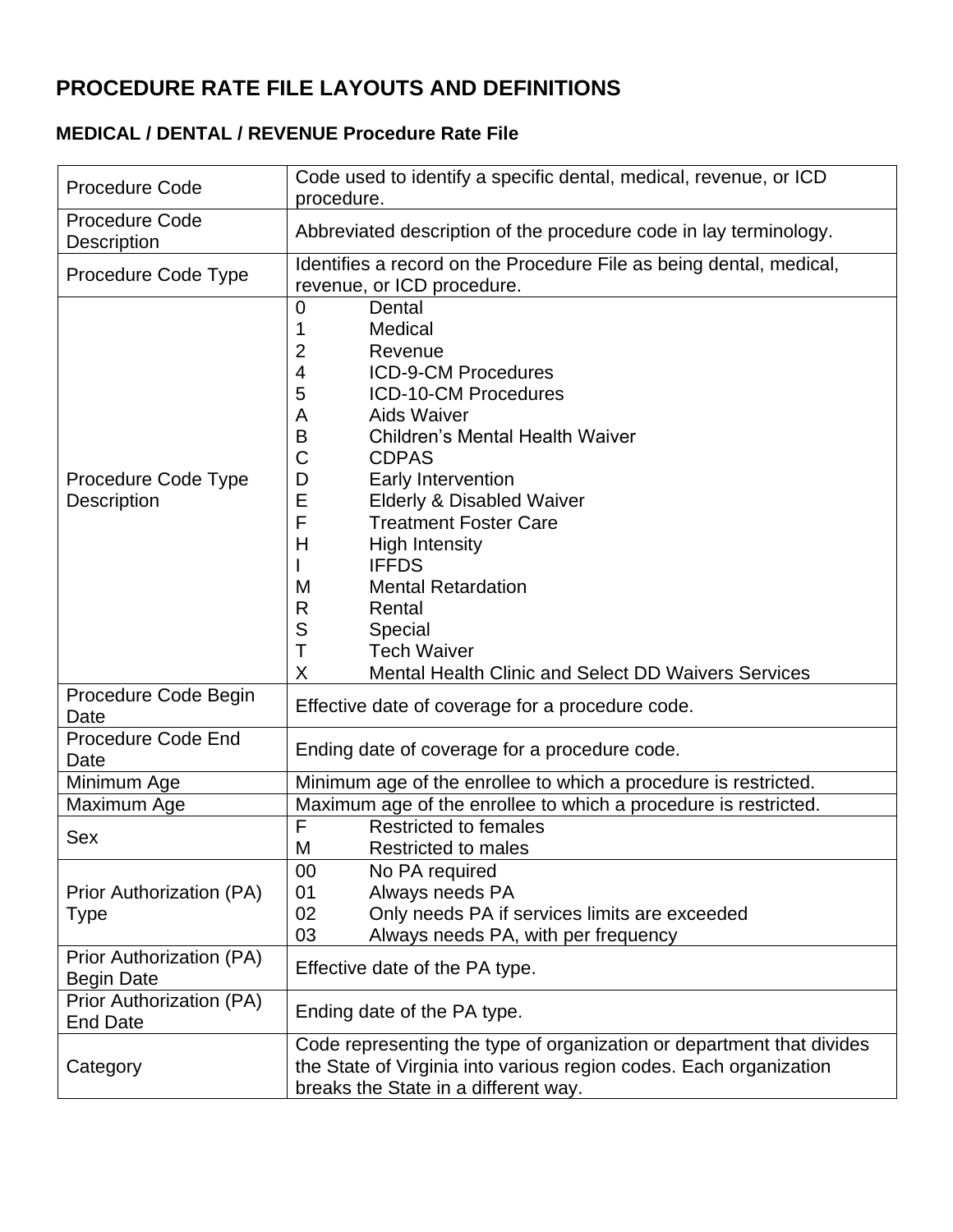|                             | 0000             | <b>None</b>                                          |
|-----------------------------|------------------|------------------------------------------------------|
|                             | 0004             | LTC PHP/PACE - Sentara Lifecare                      |
|                             | 0006             | Medallion                                            |
|                             |                  |                                                      |
|                             | 0007             | Medallion II (1996)                                  |
|                             | 0008             | Options (1994-5)                                     |
|                             | 0009             | Options (1995-6)                                     |
|                             | 0010             | <b>Hospital Facilities</b>                           |
|                             | 0011             | <b>DSS Local Offices</b>                             |
|                             | 0012             | <b>DSS QC Regions</b>                                |
|                             | 0013             | <b>DMAS Fraud &amp; Investigations</b>               |
|                             | 0014             | <b>DSS Regional Offices</b>                          |
|                             | 0015             | <b>Planning Districts</b>                            |
|                             | 0017             | <b>Pharmacy Pricing Regions</b>                      |
|                             | 0018             | Client Medical Management (CMM)                      |
|                             | 0019             | <b>State Institutions</b>                            |
|                             | 0020             | Out of State                                         |
|                             | 0021             | <b>Health Departments</b>                            |
|                             | 0022             | <b>DMAS</b>                                          |
|                             | 0023             | <b>DSS/DMAS Report Distribution</b>                  |
|                             | <b>AGE</b>       | Age-Based Rates (<21 or >20) for Health Clinics,     |
|                             |                  | Practitioners, EPSDT, Lab                            |
|                             | <b>AIDE</b>      | Nurse's Aide                                         |
|                             | <b>AW</b>        | <b>AIDS Waiver</b>                                   |
| <b>Category Description</b> | CAP <sub>0</sub> |                                                      |
|                             |                  | <b>Capitation Region Type</b>                        |
|                             | <b>CCCP</b>      | <b>Commonwealth Coordinated Care - Plus</b>          |
|                             | <b>CMM</b>       | <b>Client Medical Management Caseloads</b>           |
|                             | <b>DEN</b>       | Dental Geographic Area of Service (GAS) Codes (1970) |
|                             | <b>DME</b>       | <b>Durable Medical Equipment</b>                     |
|                             | <b>DTRN</b>      | <b>DBHDS</b> Transportation                          |
|                             | HH               | <b>Home Health</b>                                   |
|                             | <b>HHRB</b>      | Home Health Rehabilitation                           |
|                             | HO               | Hospice                                              |
|                             | <b>LPN</b>       | <b>Licensed Practical Nurse</b>                      |
|                             | MD1              | Day Treatment and Partial Hospitalization            |
|                             | <b>MHAS</b>      | <b>Mental Health Assessment</b>                      |
|                             | <b>MHC</b>       | <b>Mental Health Clinics</b>                         |
|                             | <b>PCCM</b>      | <b>Managed Care Region Type</b>                      |
|                             | PT <sub>1</sub>  | Provider Type 60 versus All Others                   |
|                             | PT <sub>2</sub>  | Provider Type 72 Therapy Pricing                     |
|                             | <b>REG</b>       | Regular                                              |
|                             | <b>RN</b>        | <b>Registered Nurse</b>                              |
|                             | <b>RPR</b>       | <b>DME Replacement</b>                               |
|                             | <b>SAB</b>       | <b>Substance Abuse</b>                               |
|                             | <b>TDO</b>       | Adolescent                                           |
|                             | <b>TRN</b>       |                                                      |
|                             |                  | Transportation                                       |
|                             | <b>WAV</b>       | <b>Non AIDS Waiver Waivered Services</b>             |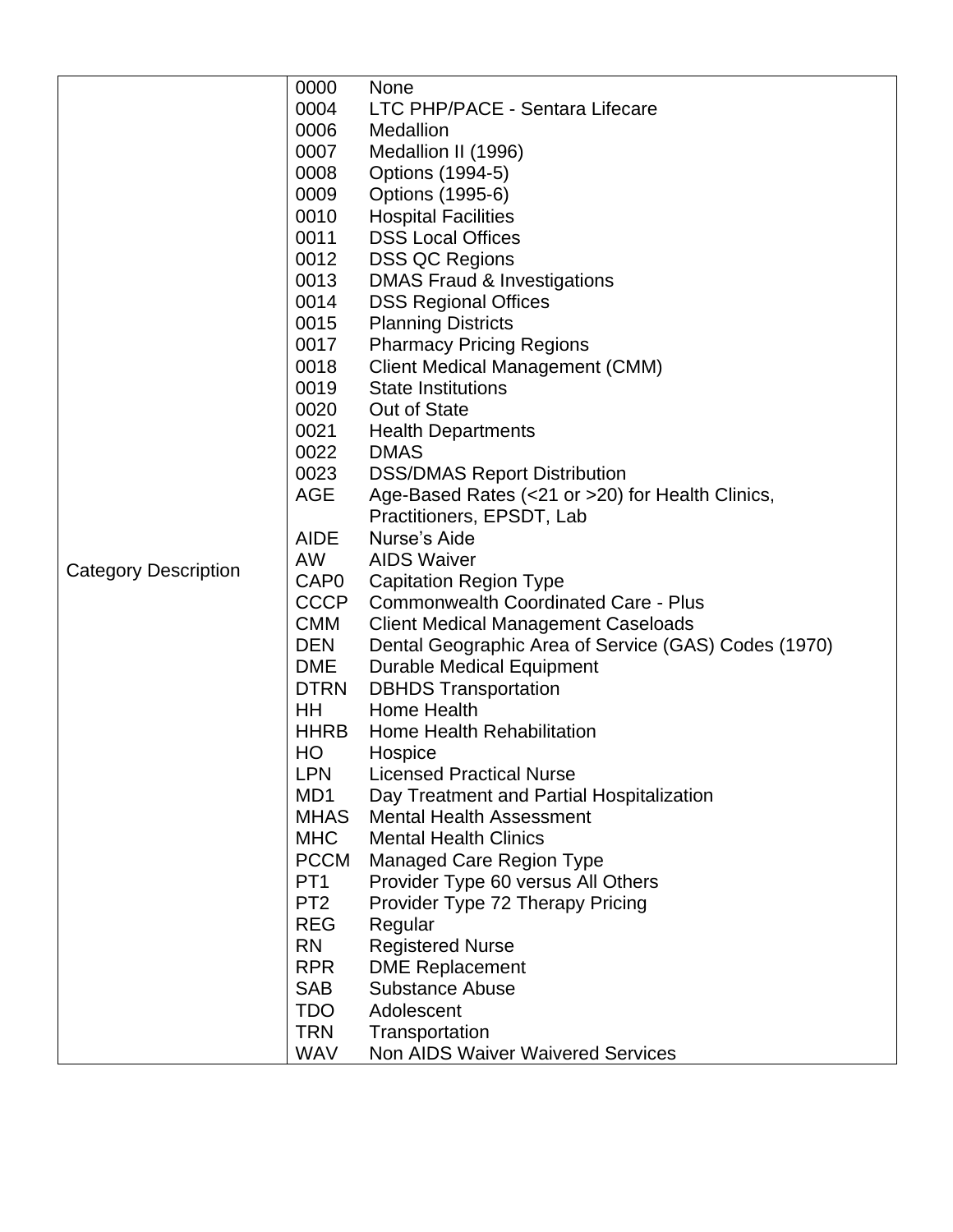| Inpatient/Outpatient                                      | IP<br>Inpatient                                                                                                                                                                                                                                                                                                                                                                                                                                                                                                                  |  |  |  |
|-----------------------------------------------------------|----------------------------------------------------------------------------------------------------------------------------------------------------------------------------------------------------------------------------------------------------------------------------------------------------------------------------------------------------------------------------------------------------------------------------------------------------------------------------------------------------------------------------------|--|--|--|
| Indicator                                                 | <b>OP</b><br>Outpatient                                                                                                                                                                                                                                                                                                                                                                                                                                                                                                          |  |  |  |
| Maximum Rate                                              | Amount allowable to be paid to a physician for a procedure or service.                                                                                                                                                                                                                                                                                                                                                                                                                                                           |  |  |  |
| <b>Rate Effective Date</b>                                | Effective date of associated procedure amount.                                                                                                                                                                                                                                                                                                                                                                                                                                                                                   |  |  |  |
| <b>Rate End Date</b>                                      | Ending date of the associated procedure amount.                                                                                                                                                                                                                                                                                                                                                                                                                                                                                  |  |  |  |
| <b>Professional Component</b>                             | Professional component to be paid to a physician for a procedure or                                                                                                                                                                                                                                                                                                                                                                                                                                                              |  |  |  |
| (PC) Rate **                                              | service.                                                                                                                                                                                                                                                                                                                                                                                                                                                                                                                         |  |  |  |
| <b>Professional Component</b><br>(PC) Rate Effective Date | Effective date of associated procedure amount.                                                                                                                                                                                                                                                                                                                                                                                                                                                                                   |  |  |  |
| <b>Professional Component</b><br>(PC) Rate End Date **    | Ending date of the associated procedure amount.                                                                                                                                                                                                                                                                                                                                                                                                                                                                                  |  |  |  |
| <b>Technical Component</b>                                | Technical component to be paid to a physician for a procedure or                                                                                                                                                                                                                                                                                                                                                                                                                                                                 |  |  |  |
| (TC) Rate **                                              | service.                                                                                                                                                                                                                                                                                                                                                                                                                                                                                                                         |  |  |  |
| <b>Technical Component</b>                                |                                                                                                                                                                                                                                                                                                                                                                                                                                                                                                                                  |  |  |  |
| (TC) Rate Effective Date                                  | Effective date of associated procedure amount.                                                                                                                                                                                                                                                                                                                                                                                                                                                                                   |  |  |  |
| Anesthesiology Base<br>Units 1-5 **                       | A method of charging Virginia Medicaid for anesthesia services where<br>the base unit represents the level of intensity for anesthesia procedure<br>services that reflects all activities except time. These activities include<br>usual preoperative and postoperative visits, the administration of fluids<br>and/or blood incident to anesthesia care, and monitoring procedures.<br>(Note: The payment amount for anesthesia services is based on a<br>calculation using base units, time units, and the conversion factor.) |  |  |  |
| Anesthesiology Base<br>Units 1-5 Begin Date **            | Effective date for Virginia Medicaid anesthesiology base units.                                                                                                                                                                                                                                                                                                                                                                                                                                                                  |  |  |  |
| Anesthesiology Base<br>Units 1-5 End Date **              | Ending date for Virginia Medicaid anesthesiology base units.                                                                                                                                                                                                                                                                                                                                                                                                                                                                     |  |  |  |

\*\* Only in MEDICAL Procedure Rate File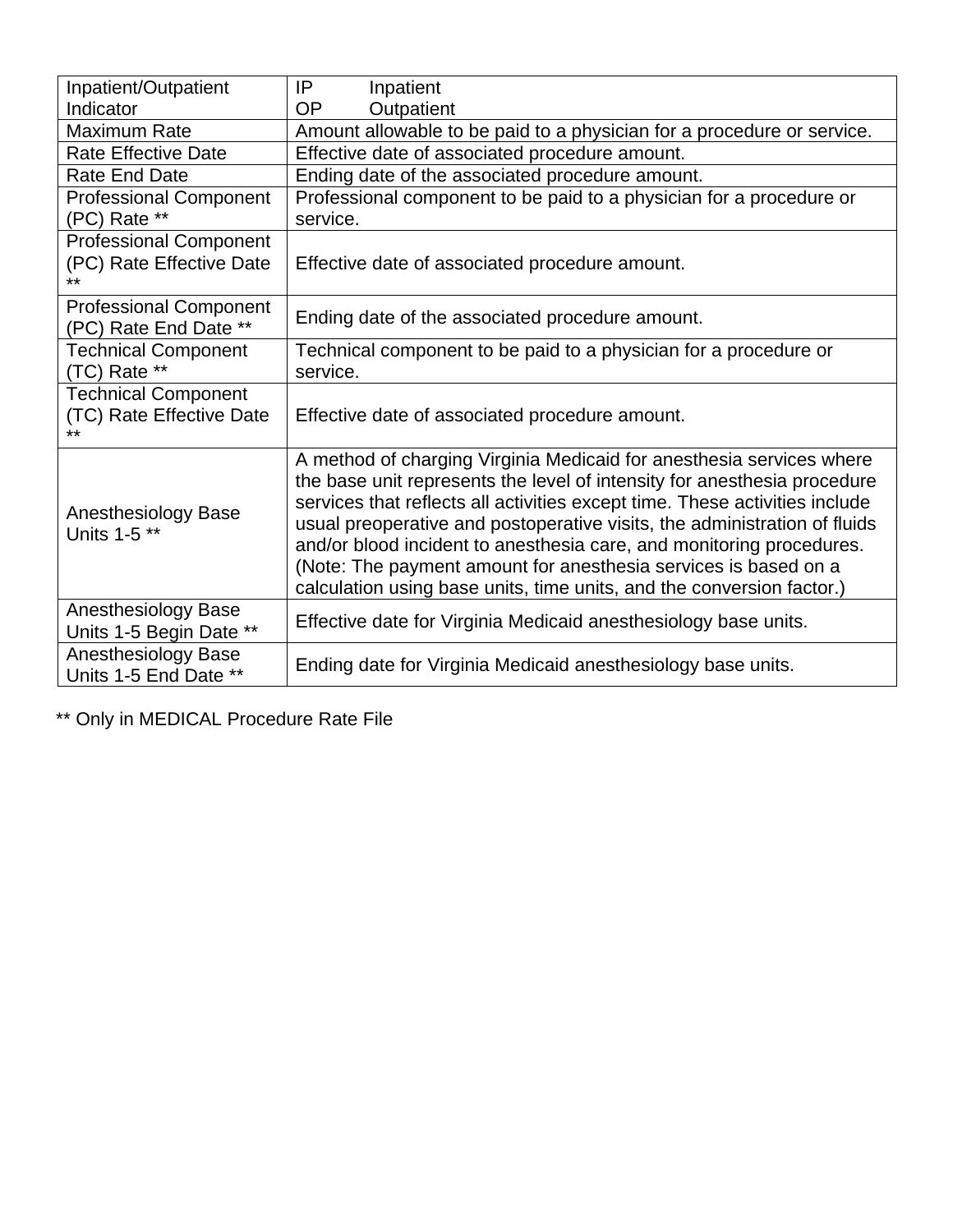|                | 26                                  | Professional/Technical Component Not Payable for Procedure                                                                                             |
|----------------|-------------------------------------|--------------------------------------------------------------------------------------------------------------------------------------------------------|
|                | 7Q                                  | <b>Psychiatrist - DOE</b>                                                                                                                              |
|                | 7R                                  | Licensed Clinical Psychologist - DOE                                                                                                                   |
|                | 7S                                  | School Psychologist - DOE                                                                                                                              |
|                | 9                                   | E & D Waiver (Personal Care, Adult Day, Respite Care)                                                                                                  |
|                | 90                                  | Pregnancy, Preventative Services & Court-Ordered Medical                                                                                               |
|                |                                     | Care Paid (Bypass TPL)                                                                                                                                 |
|                | 91                                  | Pregnancy, Preventative Services & Court-Ordered Office Visit                                                                                          |
|                |                                     | Paid (Bypass TPL)                                                                                                                                      |
|                | 999                                 | Not covered by Virginia Medicaid                                                                                                                       |
|                | A                                   | <b>Ventilator Depended Services - Waiver</b>                                                                                                           |
|                | AP1-9                               | <b>Ambulatory Service Facility Fee 1-9</b>                                                                                                             |
|                | AS1-9                               | <b>Ambulatory Service Center 1-9</b>                                                                                                                   |
|                | C <sub>1</sub>                      | Copay May Apply (Currently \$1.00)                                                                                                                     |
|                | <b>CF</b>                           | <b>Clinic Fee for Service</b>                                                                                                                          |
|                | <b>CM</b>                           | <b>Elderly Case Management</b>                                                                                                                         |
|                | <b>CP</b>                           | Copay May Apply                                                                                                                                        |
|                | <b>CS</b>                           | <b>FAMIS Only</b>                                                                                                                                      |
|                | <b>CT</b>                           | <b>Other Procedure Code Required</b>                                                                                                                   |
|                | <b>CV</b>                           | Clinic Visit Encounter (HCPCS & Dental)                                                                                                                |
|                | Ε                                   | <b>AIDS Waiver</b>                                                                                                                                     |
|                | F                                   | Regular Assisted Living - Waiver                                                                                                                       |
| Flag Code 1-10 | FA                                  | <b>Full Assessment</b>                                                                                                                                 |
|                | FD                                  | Family Planning with Diagnosis, Copay May Apply                                                                                                        |
|                | <b>FP</b>                           | Family Planning, Copay Does Not Apply                                                                                                                  |
|                | <b>FS</b>                           | <b>FAMIS SPO</b>                                                                                                                                       |
|                | <b>FW</b>                           | <b>Family Planning Waiver</b>                                                                                                                          |
|                | G                                   | <b>Elderly Study - Waiver</b>                                                                                                                          |
|                | I                                   | <b>EPSDT Routine Immunization</b>                                                                                                                      |
|                | J                                   | <b>Intensive Assisted Living - Waiver</b>                                                                                                              |
|                | LB                                  | Lab Procedure (CLIA)                                                                                                                                   |
|                | MP                                  | <b>PPMP Procedure (CLIA)</b>                                                                                                                           |
|                | OC                                  | <b>HMO</b>                                                                                                                                             |
|                | Q                                   | <b>CDPAS (Consumer Directive Personal Attendant Services)</b>                                                                                          |
|                | R.                                  | <b>IFDDS</b>                                                                                                                                           |
|                | <b>RD</b>                           | Reduce if not in physician's office                                                                                                                    |
|                | <b>RF</b>                           | Use Recipient's FIPS Rather Than the Provider's FIPS for                                                                                               |
|                |                                     | pricing                                                                                                                                                |
|                | S<br><b>SA</b>                      | <b>EPSDT Screening</b>                                                                                                                                 |
|                | <b>SLH</b>                          | <b>Short Assessment</b>                                                                                                                                |
|                | <b>ST</b>                           | <b>State and Local Hospitals</b>                                                                                                                       |
|                |                                     |                                                                                                                                                        |
|                |                                     |                                                                                                                                                        |
|                |                                     |                                                                                                                                                        |
|                |                                     |                                                                                                                                                        |
|                | Τ<br><b>TDO</b><br><b>VAC</b><br>WV | <b>STD Tests for FP Waiver</b><br><b>Alzheimer's Waiver</b><br><b>Temporary Detention Order</b><br>Vaccine<br>Wavered Lab Procedure as Defined by CLIA |